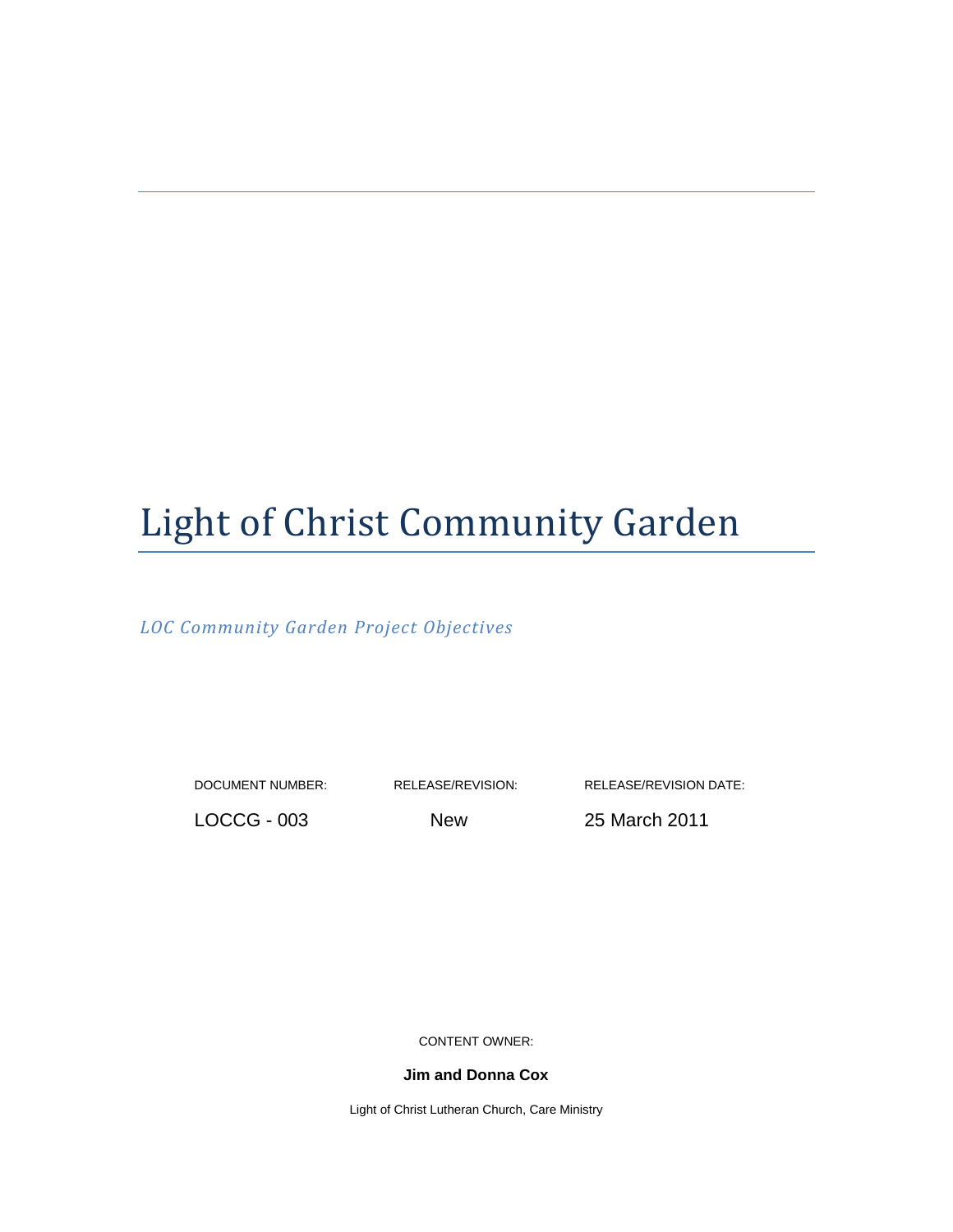# Document Information

| Version | Date          | Description     |
|---------|---------------|-----------------|
| 1.0     | 25 March 2011 | Initial release |
|         |               |                 |
|         |               |                 |
|         |               |                 |
|         |               |                 |
|         |               |                 |
|         |               |                 |

**Credits:** Project Management techniques and methodologies are based on training received from The Boeing Company with documentation templates based on Macroscope®, an integrated suite of business and IT methods developed by the Fujitsu Corporation.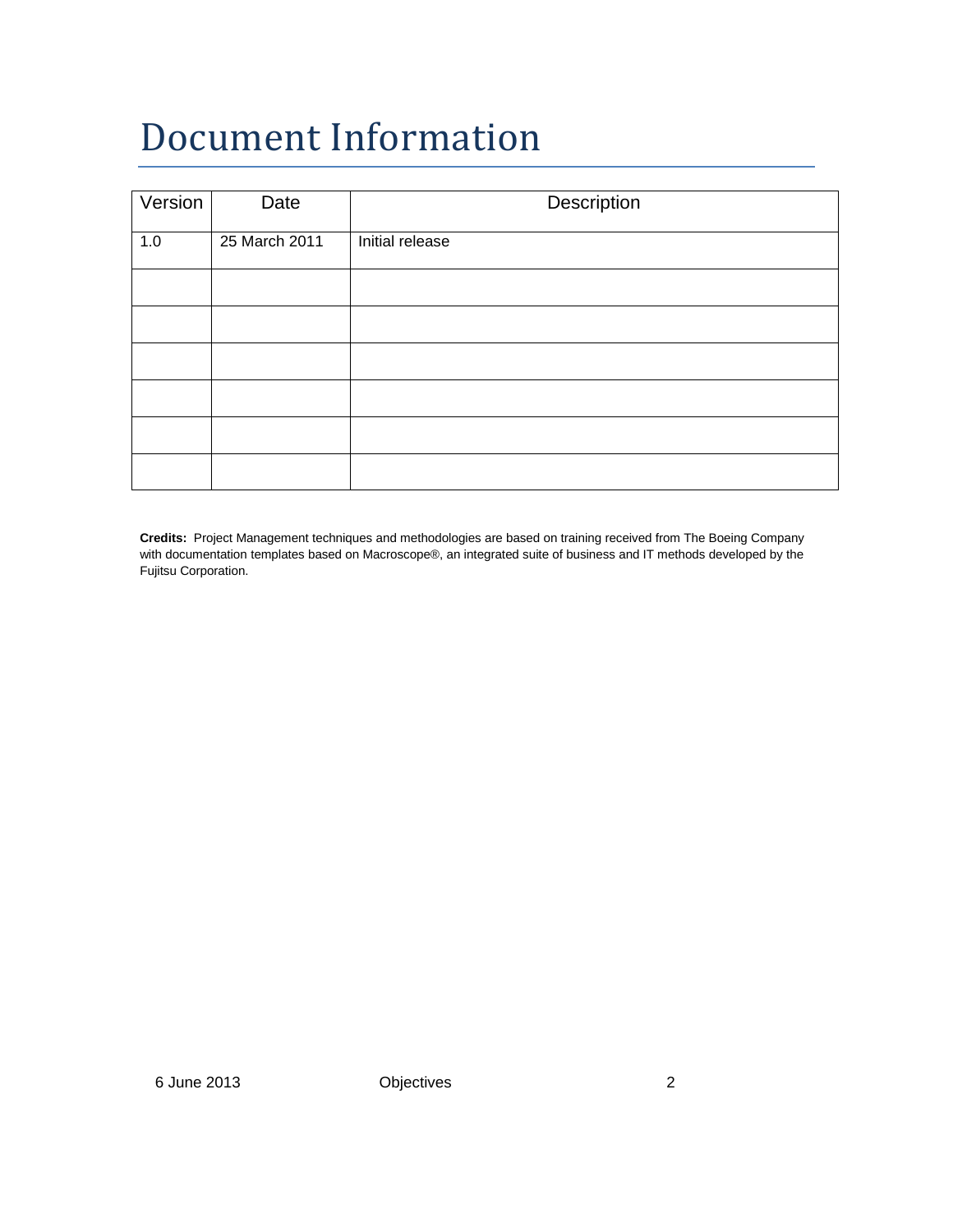Table of Contents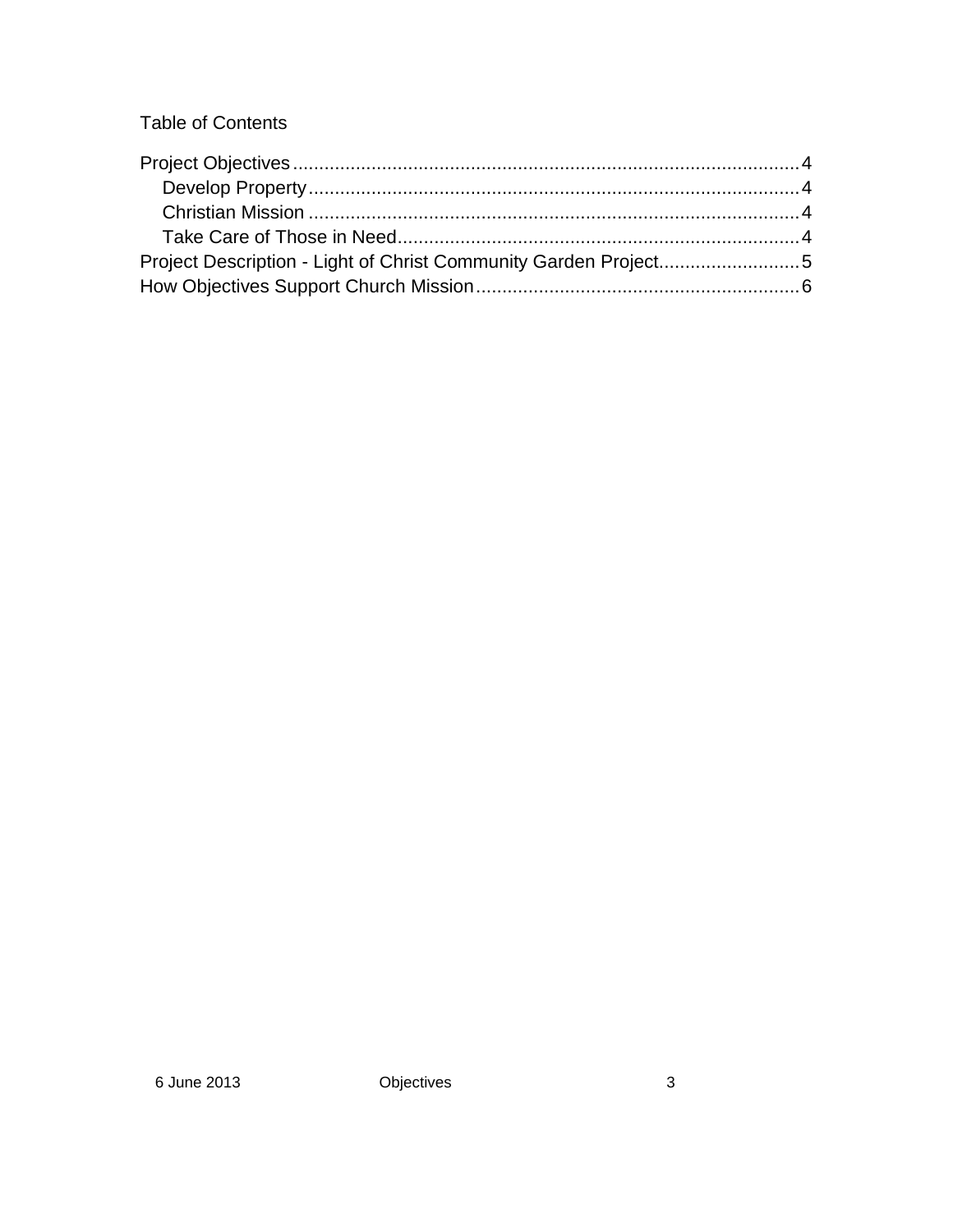### **Project Objectives**

#### **Develop Property**

The property that was purchased to extend the mission of the Light of Christ Church has been undeveloped for many years. For a variety of reasons we have been unable to continue with our original building plans for the property. However, we should continue to seek ways to be constructive with God's gift of property and to meet the mission of the church.

#### **Christian Mission**

As Christians we are to use and develop the various gifts and talents God has given us personally as individuals and together as a congregation. Specifically, the mission of the Light of Christ Church is: "To reach out with God's Grace to help people know, trust and share God's purpose in their life."

We have an opportunity to participate in our mission by helping our community to know God's purpose by trusting and helping others to work together for a common good. This can help establish the church as a leader and a focus for good in our community; building our reputation.

This mission opportunity presents a way to focus the energy of the congregation on a common goal, becoming more visible in our community and demonstrating involvement in our faith.

#### **Take Care of Those in Need**

One of the precepts of our Christian Faith is to take care of those in need. We have developed an effective care ministry within the Light of Christ Church, praying for those in need, feeding the hungry, visiting the lonely and providing the comfort and hope of our Christian faith. More is required.

The number of needful persons in our community has increased due in part to the recent economic challenges in the United States and political events in other parts of the world. Various groups within our community have been providing support, but more help is needed with the increase of the local senior citizen and immigrant populations, the unemployed and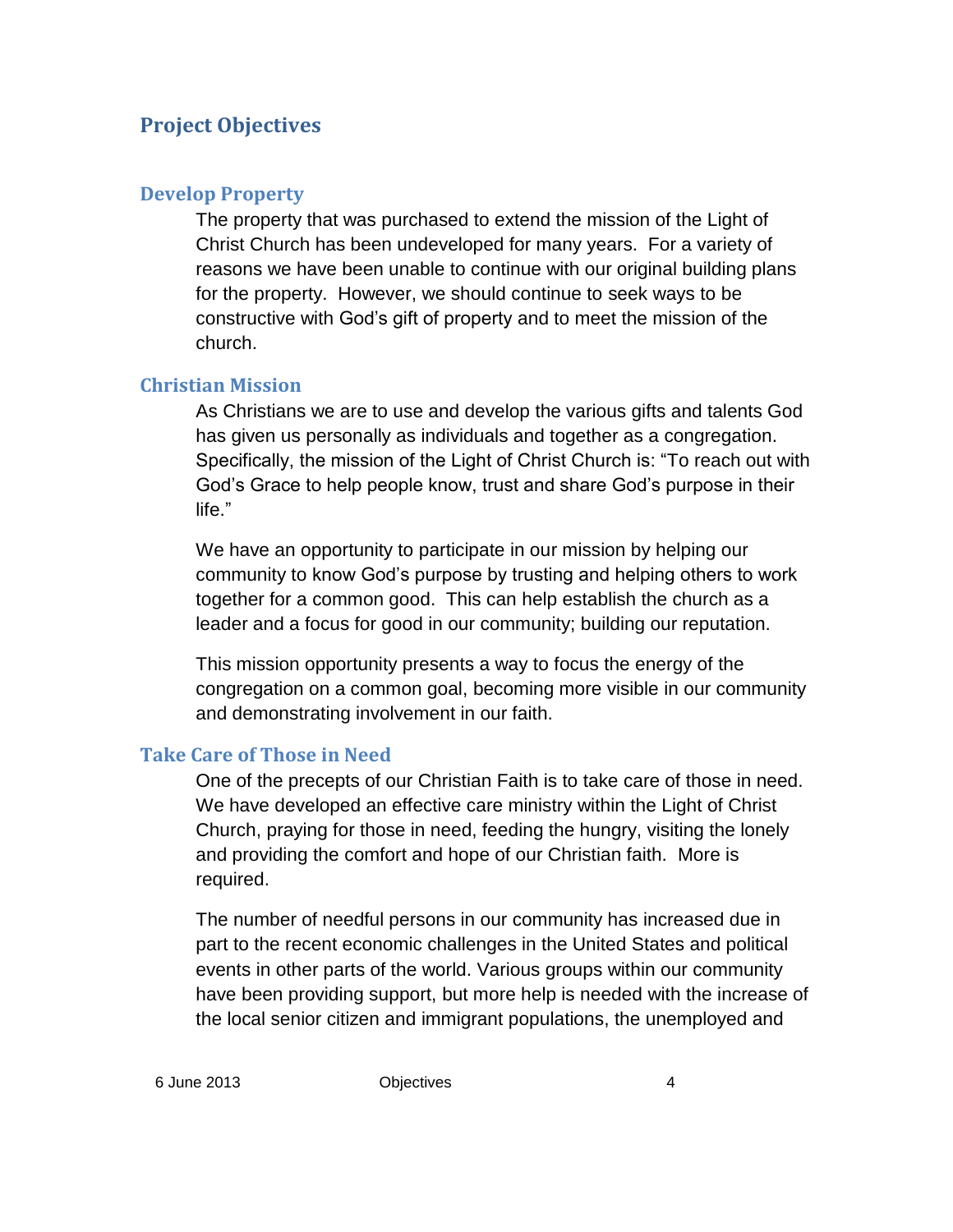the working poor. This need requires us to increase our efforts however we can.

## **Project Description - Light of Christ Community Garden Project**

To meet the objectives stated above, it is proposed that a community garden be built on a portion of the undeveloped property of the Light of Christ Church. The Light of Christ Community Garden Project would be in association with the Federal Way Community Gardens Foundation.

The community garden project would be sponsored and led by the congregation of Light of Christ Lutheran Church, but would also involve other community organizations. As a community project a majority of contributions should come from outside the LOC Congregation. It is recommended that as a goal, no more than 15% of the total cost of the community garden should be borne by the Light of Christ Church or its members.

Outside of the existing mortgage payment on the land and the additional costs of electricity, water and perhaps an increase of liability insurance costs, there would be no long term monetary commitment or debt to the Light of Christ Church. All funds are to be received or firmly pledged before embarking on a particular phase of garden construction.

The garden will be designed so that in may be enjoyed by all. Walkways will be hard packed, level and of sufficient width to allow for wheel chairs and walkers. Several vegetable and flower beds will be raised so that they are more easily accessible without severe bending or stooping.

Design accommodations will also be made to encourage the very young to participate in the planting, weeding and harvesting. In addition to being visually pleasing, the design will include elements to stimulate the other senses such as, such as fragrant flowers and a flowing fountain.

It is proposed that a community garden would be built within a one year period and be ready for planting by April 1, 2012. The project would entail building, planting, harvesting and distributing at least 7,000 lbs of organic fruits and vegetables to those in need within our community.